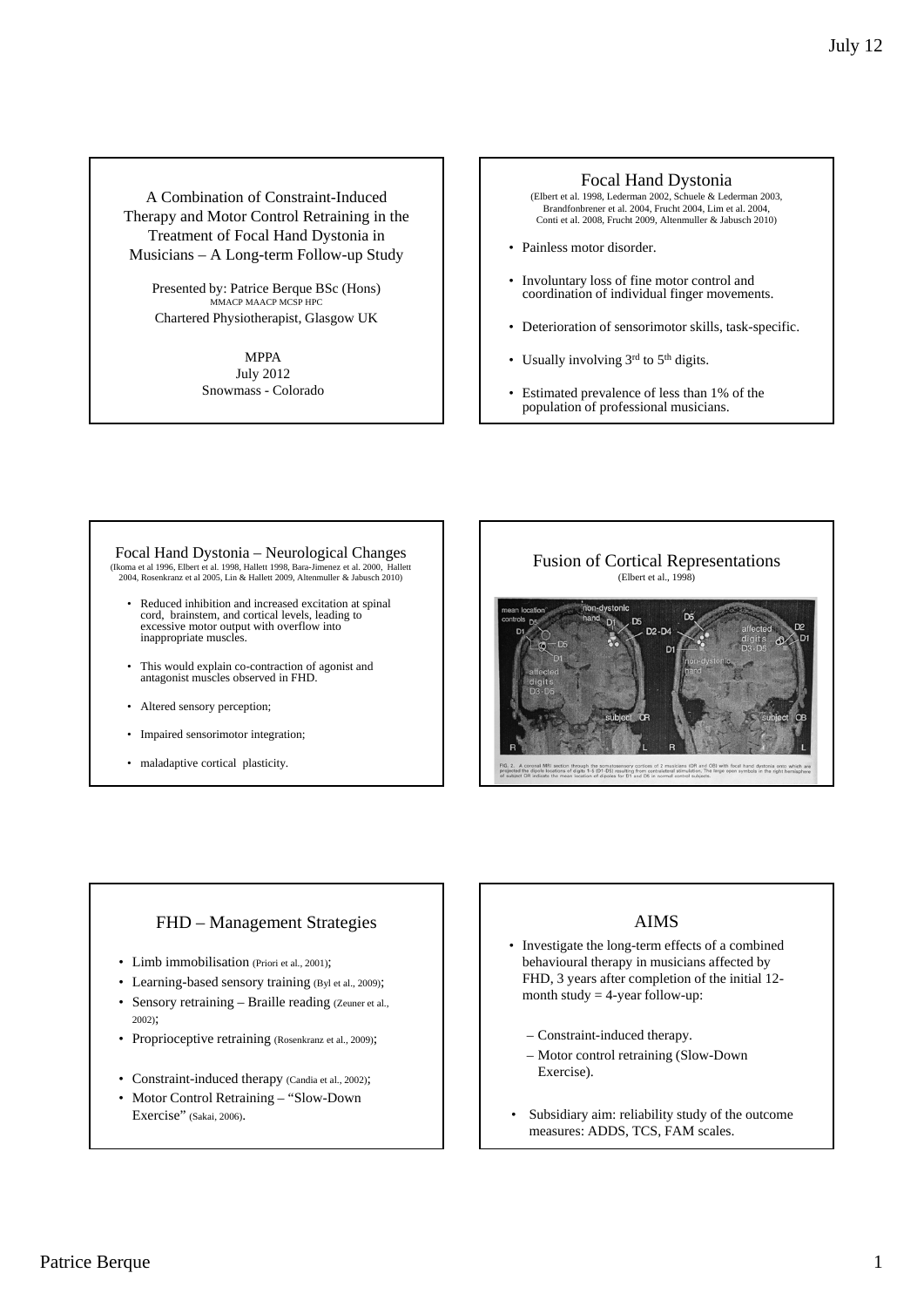#### A Combination of Constraint-induced Therapy and Motor Control Retraining in the Treatment of Focal Hand Dystonia in Musicians

rice Benque, BSc (Hons), MCSP, Heather Gray, MSc, MCSP, Cassandra Harkness, BSc, MCSP,<br>and Angus McFadyen, PhD  $p_{\text{in}}$ 

**LITERATURE REVIEW** 

ng po much more frequence two others reported<br>begin in the third or for

| Subjects           |                                 |      |           |            |  |  |  |
|--------------------|---------------------------------|------|-----------|------------|--|--|--|
| <b>Instrument</b>  | Dystonia                        | Side | Onset     | Compliance |  |  |  |
| Guitar 1           | D3, D4, D5                      | R    | 2006      | 95%        |  |  |  |
| Guitar 2           | D3, D4, D5                      | R    | 1982      | 76%        |  |  |  |
| Flute 1            | D <sub>4</sub> , D <sub>5</sub> | L    | 2002 (D5) | 95%        |  |  |  |
|                    |                                 |      | 2006 (D4) |            |  |  |  |
| Flute 2            | D <sub>4</sub> , D <sub>5</sub> | R    | 2004      | 95%        |  |  |  |
| Piper 1            | D <sub>5</sub>                  | R    | 2005      | 77%        |  |  |  |
| Piper <sub>2</sub> | D3, D4                          | R    | 1995      | 40%        |  |  |  |
| Oboe               | D <sub>4</sub> , D <sub>5</sub> | R    | 2006      | 88%        |  |  |  |
| Accordeon          | D3, Wrist,                      | R    | 2005      | N/A        |  |  |  |
|                    | D <sub>2</sub> , D <sub>4</sub> |      |           |            |  |  |  |



- 2 test pieces: easy and medium difficulty;
- Frequency of Abnormal Movements (FAM) scale (Spector & Brandfonbrener, 2005);
- 2 ordinal Dystonia Evaluation Scales: – Tubiana & Chamagne Scale (TCS), – Arm Dystonia Disability Scale (ADDS);
- Change in metronome speed achieved during Slow-Down Exercise (Sakai, 2006).

#### Hypothesis

Significant differences in FAM scores, ordinal scale scores, and metronome speeds at the 4-year follow-up.

### Study Design

- Repeated Measures Design: subjects tested at Day 1, Day 8, then every 2 months up to Month 12; and Year 4.
- Standardised protocol;
- Standardised metronome speed for each piece.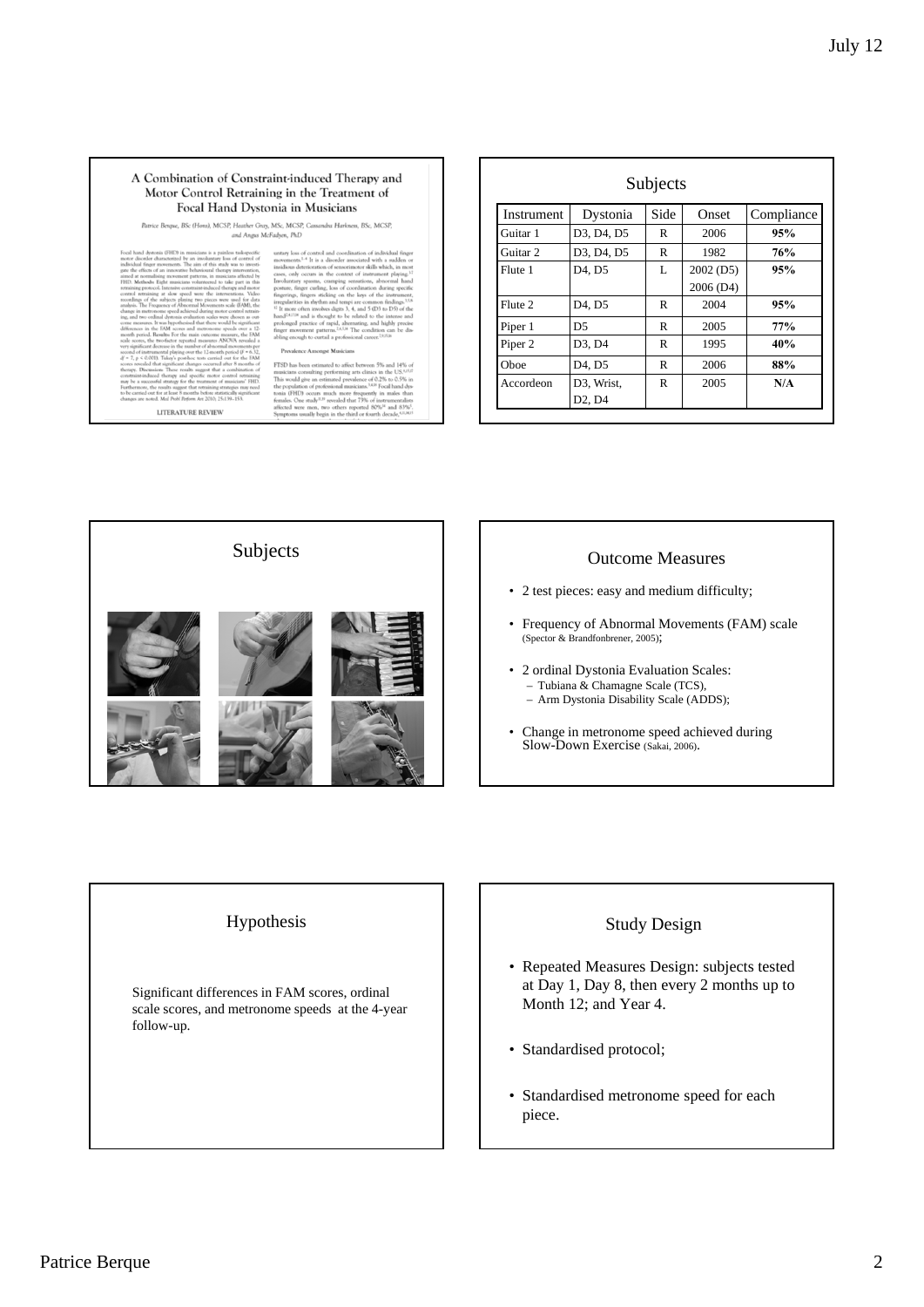



## Home Protocol

- Week 1: constraint-induced therapy only. 2 hours per day;
- Constraint-induced: 1/2 hour to 1 hour per day;
- Slow-Down Exercise: 1/2 hour per day;
- No monitoring of subjects between Month 12 and Year 4.

#### Outcome Measures – Reliability

(Spector & Brandfonbrener 2005, Spector & Brandfonbrener, 2007)

- Lack of evaluation of the clinical utility of common outcome measures used in studies on FHD:
	- TCS never evaluated for reliability.
	- ADDS evaluated in one study only (Spector & Brandfonbrener, 2005).
	- FAM developed by Spector & Brandfonbrener and evaluated in their study (Spector & Brandfonbrener, 2005).

| <b>Test</b>             | <b>ICC</b> | p-value | 95% CI        |
|-------------------------|------------|---------|---------------|
| <b>Intra-rater (PB)</b> |            |         |               |
| Day 1 TCS               | 0.70       | 0.023   | $0.04 - 0.93$ |
| Day 1 ADDS              | 0.92       | < 0.001 | $0.67 - 0.98$ |
| <b>Month 2 TCS</b>      | 0.90       | < 0.001 | $0.60 - 0.98$ |
| <b>Month 2 ADDS</b>     | 1.00       | < 0.001 |               |
|                         |            |         |               |
| <b>Intra-rater (RH)</b> |            |         |               |
| Day 1 TCS               | 0.76       | 0.010   | $0.20 - 0.95$ |
| Day 1 ADDS              | 0.93       | < 0.001 | $0.72 - 0.99$ |
| <b>Month 2 TCS</b>      | 0.90       | < 0.001 | $0.60 - 0.98$ |
| <b>Month 2 ADDS</b>     | 0.94       | < 0.001 | $0.73 - 0.99$ |
|                         |            |         |               |
| Inter-rater             |            |         |               |
| Day 1 TCS               | 0.90       | < 0.001 | $0.39 - 0.98$ |
| Day 1 ADDS              | 0.88       | 0.001   | $0.55 - 0.98$ |
|                         | 0.76       | 0.003   | $0.16 - 0.95$ |

| <b>TCS</b>     | <b>Stage Definition</b>                                                                |
|----------------|----------------------------------------------------------------------------------------|
| Stage 0        | <b>Unable to play</b>                                                                  |
| <b>Stage 1</b> | Plays several notes but stops because of<br>blockage or lack of facility               |
| <b>Stage 2</b> | Plays short sequences without rapidity and<br>with unsteady fingering                  |
| Stage 3        | Plays easy pieces but is unable to perform<br>more technically challenging pieces      |
| Stage 4        | Plays almost normally but difficult passages<br>are avoided for fear of motor problems |
| Stage 5        | <b>Returns to concert performances</b>                                                 |

# Patrice Berque 3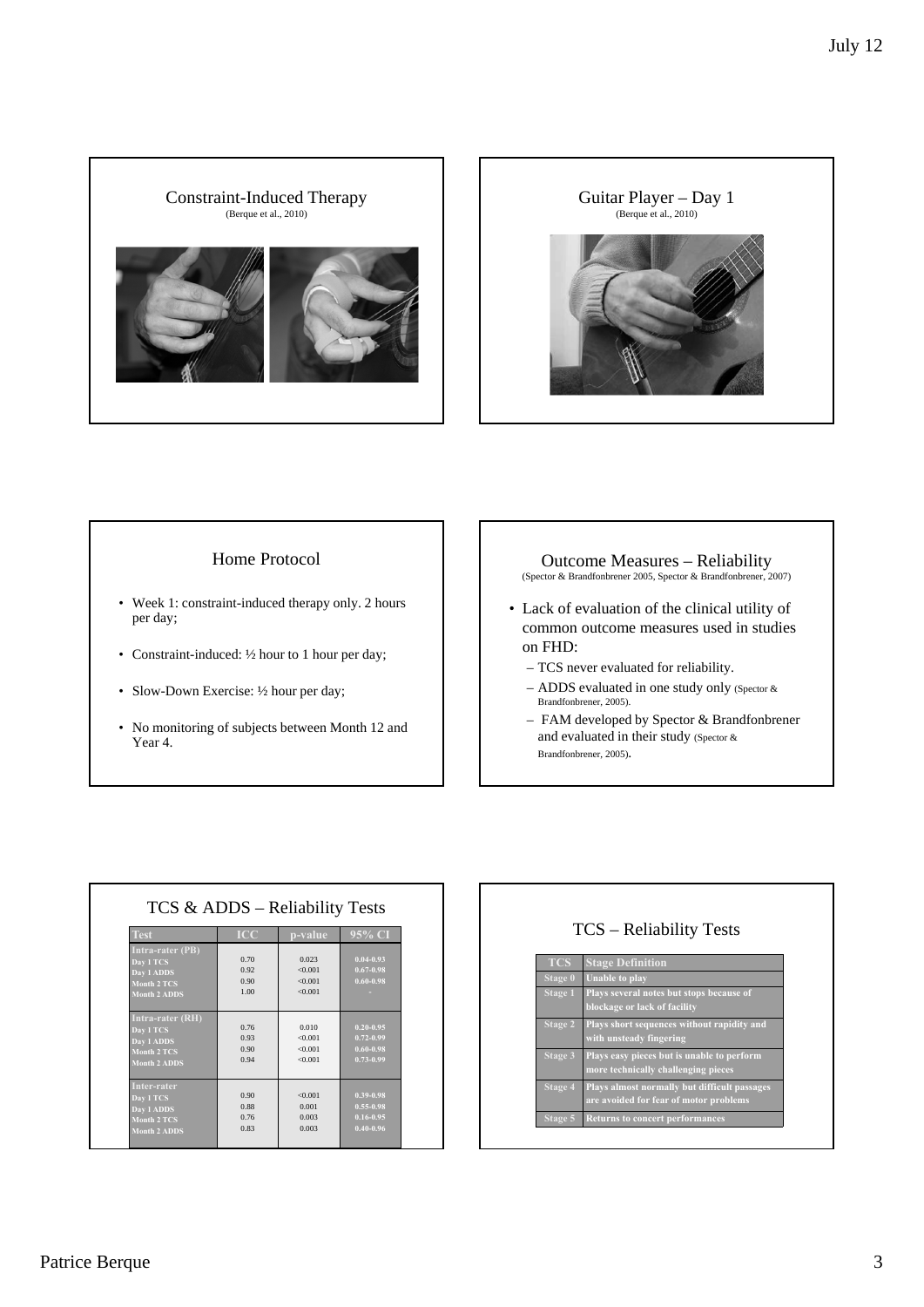



| On average, how many days per week did                                                                                                                 |   |  |                          |
|--------------------------------------------------------------------------------------------------------------------------------------------------------|---|--|--------------------------|
| you practise your specific exercises?                                                                                                                  | 5 |  |                          |
| On average, how many practice sessions<br>would you normally do per day for your<br>specific exercises?                                                | 1 |  | $\overline{\phantom{a}}$ |
| How long have your average practice<br>sessions been for your specific exercises:<br>- Less than 15 minutes?<br>- Between 15 minutes and half an hour? |   |  |                          |